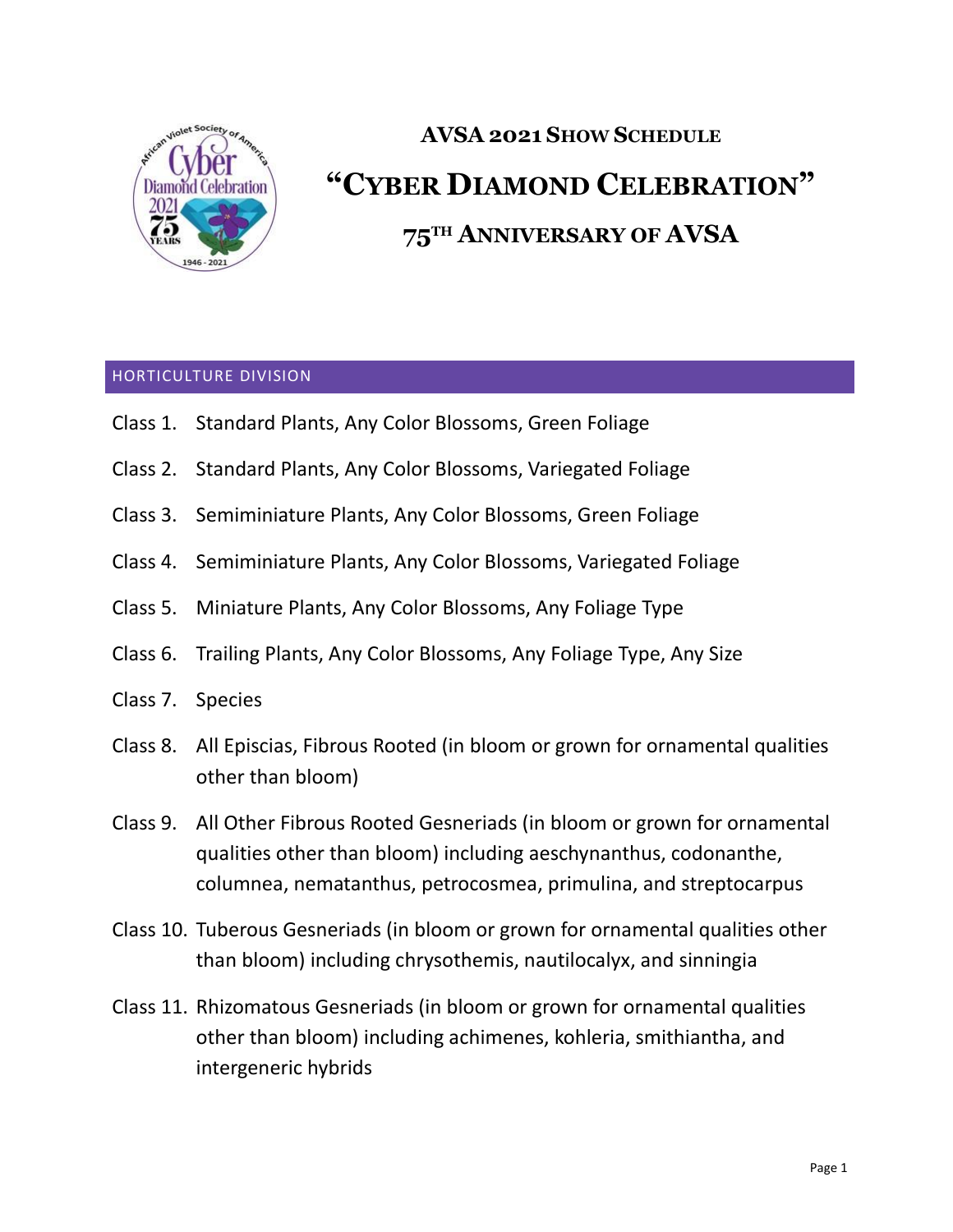#### SECTION 1: INTERPRETIVE PLANT ARRANGEMENTS

Designs using one or more African violet plants (with or without bloom). Fresh-cut, dried, treated, or colored plant material plus man-made material (other than artificial plant material) may be used. Accessories are optional. Designs may be shown in niches or on an open table.

## Class 12. **"75th Anniversary Celebration"**

#### SECTION 2: INTERPRETIVE FLOWER ARRANGEMENTS

Designs using fresh-cut African violet blossoms, foliage, and other plant material. Dried, treated, or colored plant material plus man-made material (other than artificial plant material) may be used. Accessories are optional. Designs will be shown in niches or on an open table.

Class 13. **"Diamonds Are Forever"** The design consists of an underwater design or any other arrangement.

#### SECTION 3: CONTAINER GARDENS

Miniature gardens with one or more blooming African violets and other growing plants. All plants should be planted in the container and no cut material is permitted. Accessories are permitted. Designs will be displayed on open tables. **Containers are not to exceed 24 inches in any direction**.

Class 14. **Container Gardens** The design can be any type of container garden, including a dish garden or a terrarium.

## SPECIAL EXHIBITS DIVISION

SECTION 4: AVSA INFORMATION

Class 15. AVSA information by invitation only.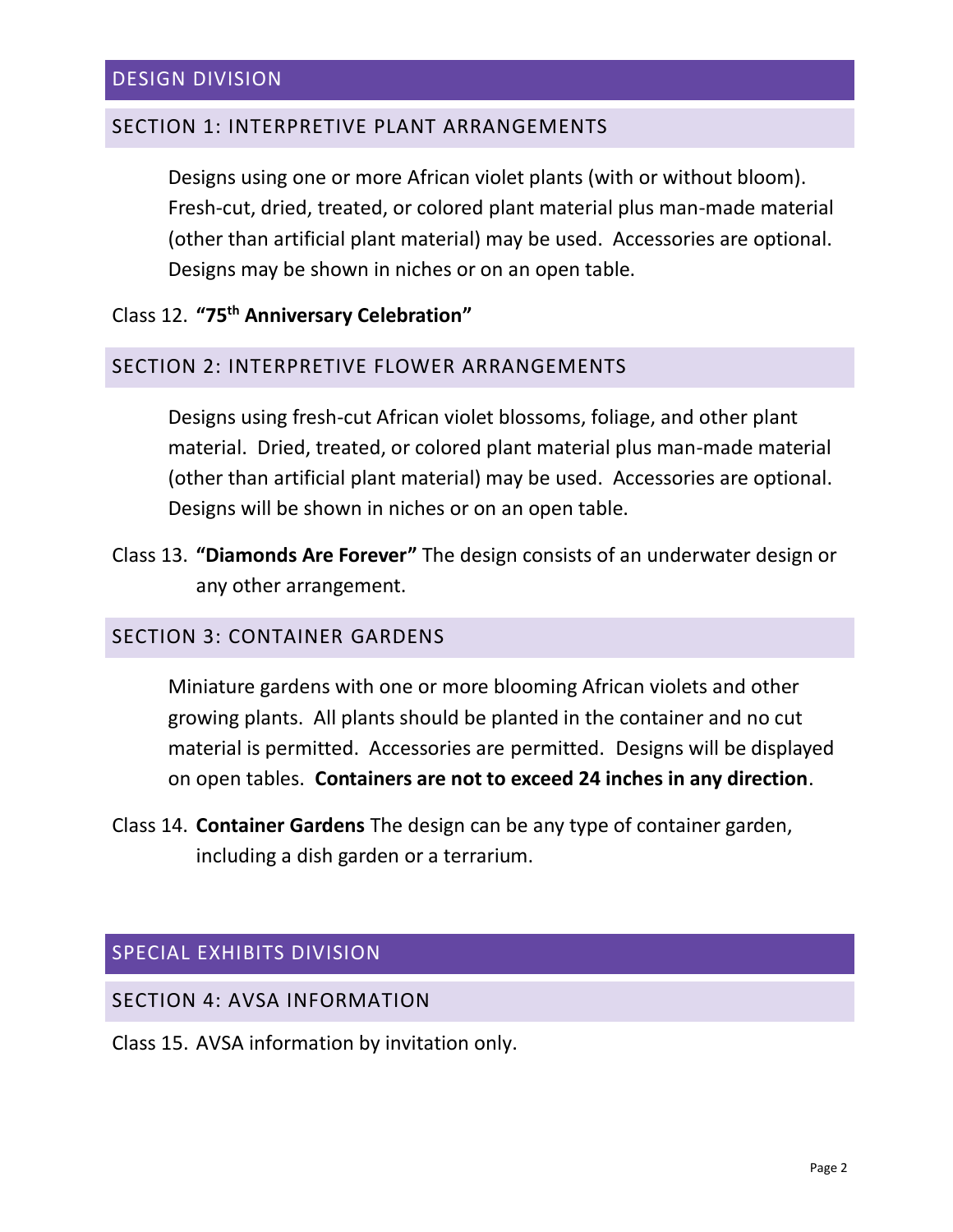## **CYBER SHOW RULES**

## **ENTRIES**

- 1. Only AVSA members in good standing and registered at this convention are eligible to enter exhibits. If you would like to join, go to [africanvioletsocietyo](http://www.avsa.org/)famerica.org and click on the "Join AVSA" link.
- 2. Entries will be accepted online from Thursday, May 6, until midnight on Friday, May 28, and shall be submitted online at the 2021 AVSA Cyber Diamond Celebration website at [https://africanvioletsocietyofamerica.org/cyber/.](https://africanvioletsocietyofamerica.org/cyber/) Online entries will require: Exhibit name (plant or design), exhibitor name, AVSA membership number, local affiliate name, home state/province, email address, and cell phone number. The exhibitor's email address, cell phone number, and AVSA membership number will not be published and will be used only by the classification committee should questions arise.
- 3. Exhibitors will be limited to five (5) total entries.
- 4. One photo of each exhibit shall be submitted. Photos of plants should not have been exhibited in other publications, online, or on social media. Each photo file name must be named the same as the plant name or design class (ex: "Amethyst.jpg" or "DiamondsareForever.jpg"). Photos of horticulture exhibits must be of the entire plant viewed from the side or from above and must show both foliage and blossoms unless it is a gesneriad shown for ornamental qualities other than bloom. Photos of designs should be taken from the front and should capture the design in its entirety. Show photos will be viewable on the 2021 AVSA Cyber Diamond Celebration website on Thursday, June 3, 2021.
- 5. Questions may be directed to the Virtual Show Committee at [2021ShowQs@avsa.org.](mailto:2021ShowQs@avsa.org)